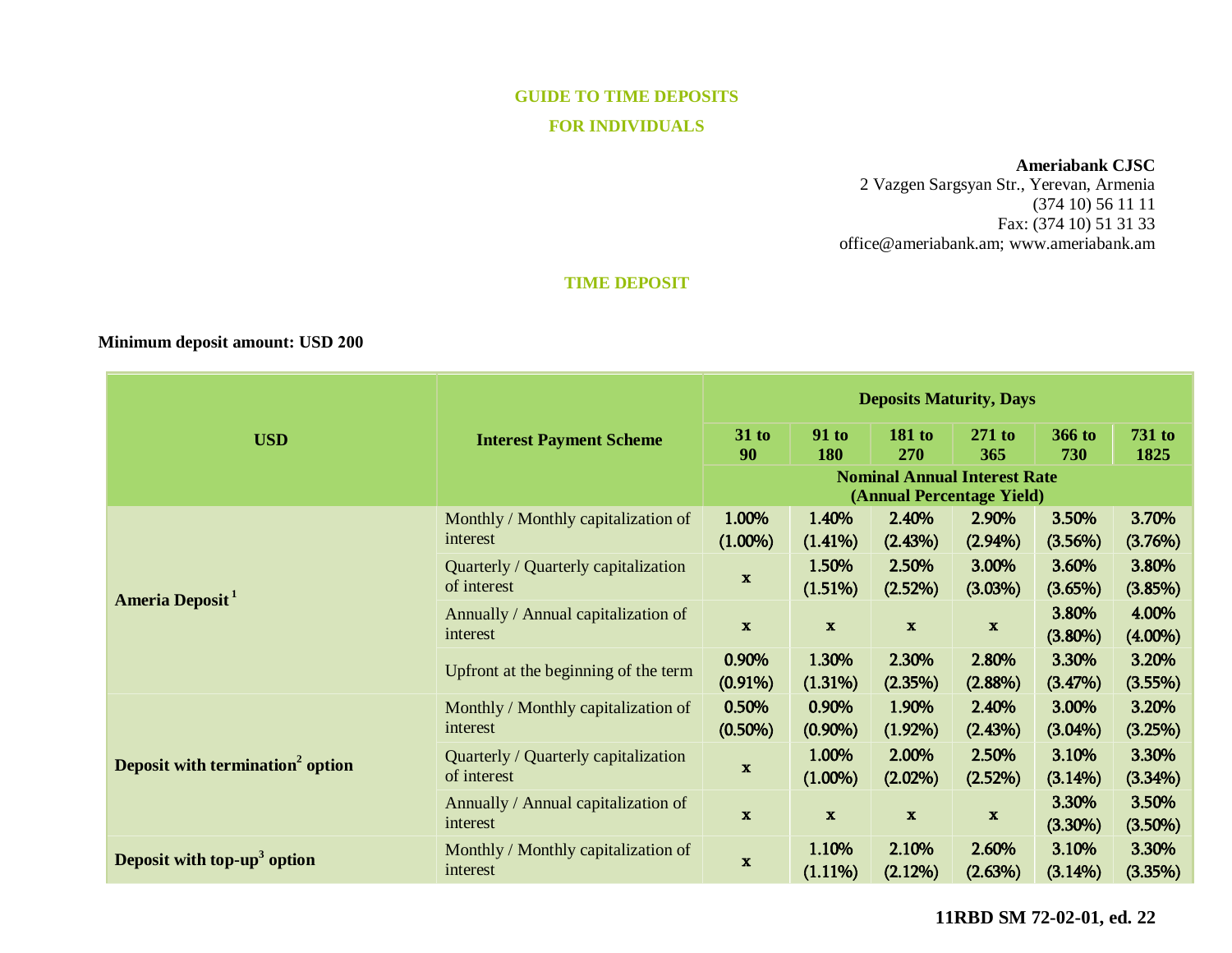|                                                                                                            | Quarterly / Quarterly capitalization<br>of interest | $\mathbf x$               | 1.20%<br>(1.21%)    | 2.20%<br>$(2.22\%)$       | 2.70%<br>(2.73%)          | 3.20%<br>$(3.24\%)$ | 3.40%<br>$(3.44\%)$ |
|------------------------------------------------------------------------------------------------------------|-----------------------------------------------------|---------------------------|---------------------|---------------------------|---------------------------|---------------------|---------------------|
|                                                                                                            | Annually / Annual capitalization of<br>interest     | $\boldsymbol{\mathrm{x}}$ | $\mathbf x$         | $\mathbf x$               | $\boldsymbol{\mathrm{x}}$ | 3.40%<br>$(3.40\%)$ | 3.60%<br>$(3.60\%)$ |
| Deposit with partial withdrawal <sup>4</sup> option                                                        | Monthly / Monthly capitalization of<br>interest     | $\mathbf x$               | 1.10%<br>$(1.11\%)$ | 2.10%<br>(2.12%)          | 2.60%<br>(2.63%)          | 3.20%<br>(3.25%)    | 3.40%<br>(3.45%)    |
|                                                                                                            | Quarterly / Quarterly capitalization<br>of interest | $\mathbf x$               | 1.20%<br>(1.21%)    | 2.20%<br>(2.22%)          | 2.70%<br>(2.73%)          | 3.30%<br>(3.34%)    | 3.50%<br>(3.55%)    |
|                                                                                                            | Annually / Annual capitalization of<br>interest     | $\mathbf x$               | $\mathbf x$         | $\mathbf x$               | $\mathbf x$               | 3.50%<br>(3.50%)    | 3.70%<br>(3.70%)    |
| Deposit with top- $up3$ and termination <sup>2</sup><br>options                                            | Monthly / Monthly capitalization of<br>interest     | $\boldsymbol{\mathrm{X}}$ | 0.60%<br>$(0.60\%)$ | 1.60%<br>(1.61%)          | 2.10%<br>(2.12%)          | 2.60%<br>(2.63%)    | 2.80%<br>(2.84%)    |
|                                                                                                            | Quarterly / Quarterly capitalization<br>of interest | $\mathbf X$               | 0.70%<br>$(0.70\%)$ | 1.70%<br>(1.71%)          | 2.20%<br>$(2.22\%)$       | 2.70%<br>(2.73%)    | 2.90%<br>(2.93%)    |
|                                                                                                            | Annually / Annual capitalization of<br>interest     | $\mathbf x$               | $\mathbf{x}$        | $\boldsymbol{\mathrm{x}}$ | $\mathbf x$               | 2.90%<br>$(2.90\%)$ | 3.10%<br>(3.10%)    |
| Deposit with partial withdrawal <sup>4</sup> and<br>termination <sup>2</sup> options                       | Monthly / Monthly capitalization of<br>interest     | $\mathbf x$               | 0.60%<br>$(0.60\%)$ | 1.60%<br>(1.61%)          | 2.10%<br>(2.12%)          | 2.70%<br>(2.73%)    | 2.90%<br>(2.94%)    |
|                                                                                                            | Quarterly / Quarterly capitalization<br>of interest | $\mathbf x$               | 0.70%<br>$(0.70\%)$ | 1.70%<br>(1.71%)          | 2.20%<br>$(2.22\%)$       | 2.80%<br>(2.83%)    | 3.00%<br>(3.03%)    |
|                                                                                                            | Annually / Annual capitalization of<br>interest     | $\mathbf x$               | $\mathbf x$         | $\mathbf x$               | $\mathbf x$               | 3.00%<br>$(3.00\%)$ | 3.20%<br>(3.20%)    |
| Deposit with top-up <sup>3</sup> and partial<br>withdrawal <sup>4</sup> options                            | Monthly / Monthly capitalization of<br>interest     | $\mathbf x$               | 0.80%<br>$(0.80\%)$ | 1.80%<br>(1.81%)          | 2.30%<br>(2.32%)          | 2.80%<br>$(2.84\%)$ | 3.00%<br>$(3.04\%)$ |
|                                                                                                            | Quarterly / Quarterly capitalization<br>of interest | $\boldsymbol{\mathrm{X}}$ | 0.90%<br>$(0.90\%)$ | 1.90%<br>(1.91%)          | 2.40%<br>(2.42%)          | 2.90%<br>(2.93%)    | 3.10%<br>(3.14%)    |
|                                                                                                            | Annually / Annual capitalization of<br>interest     | $\mathbf X$               | $\mathbf x$         | $\boldsymbol{\mathrm{X}}$ | $\boldsymbol{\mathrm{x}}$ | 3.10%<br>(3.10%)    | 3.30%<br>$(3.30\%)$ |
| Deposit with top-up <sup>3</sup> , partial withdrawal <sup>4</sup><br>and termination <sup>2</sup> options | Monthly / Monthly capitalization of<br>interest     | $\boldsymbol{\mathrm{X}}$ | 0.30%<br>$(0.30\%)$ | 1.30%<br>(1.31%)          | 1.80%<br>(1.81%)          | 2.30%<br>(2.32%)    | 2.50%<br>(2.53%)    |
|                                                                                                            | Quarterly / Quarterly capitalization<br>of interest | $\mathbf x$               | 0.40%<br>$(0.40\%)$ | 1.40%<br>(1.41%)          | 1.90%<br>$(1.91\%)$       | 2.40%<br>(2.42%)    | 2.60%<br>(2.63%)    |
|                                                                                                            | Annually / Annual capitalization of<br>interest     | $\mathbf x$               | $\mathbf{x}$        | $\mathbf{x}$              | $\boldsymbol{\mathrm{x}}$ | 2.60%<br>$(2.60\%)$ | 2.80%<br>$(2.80\%)$ |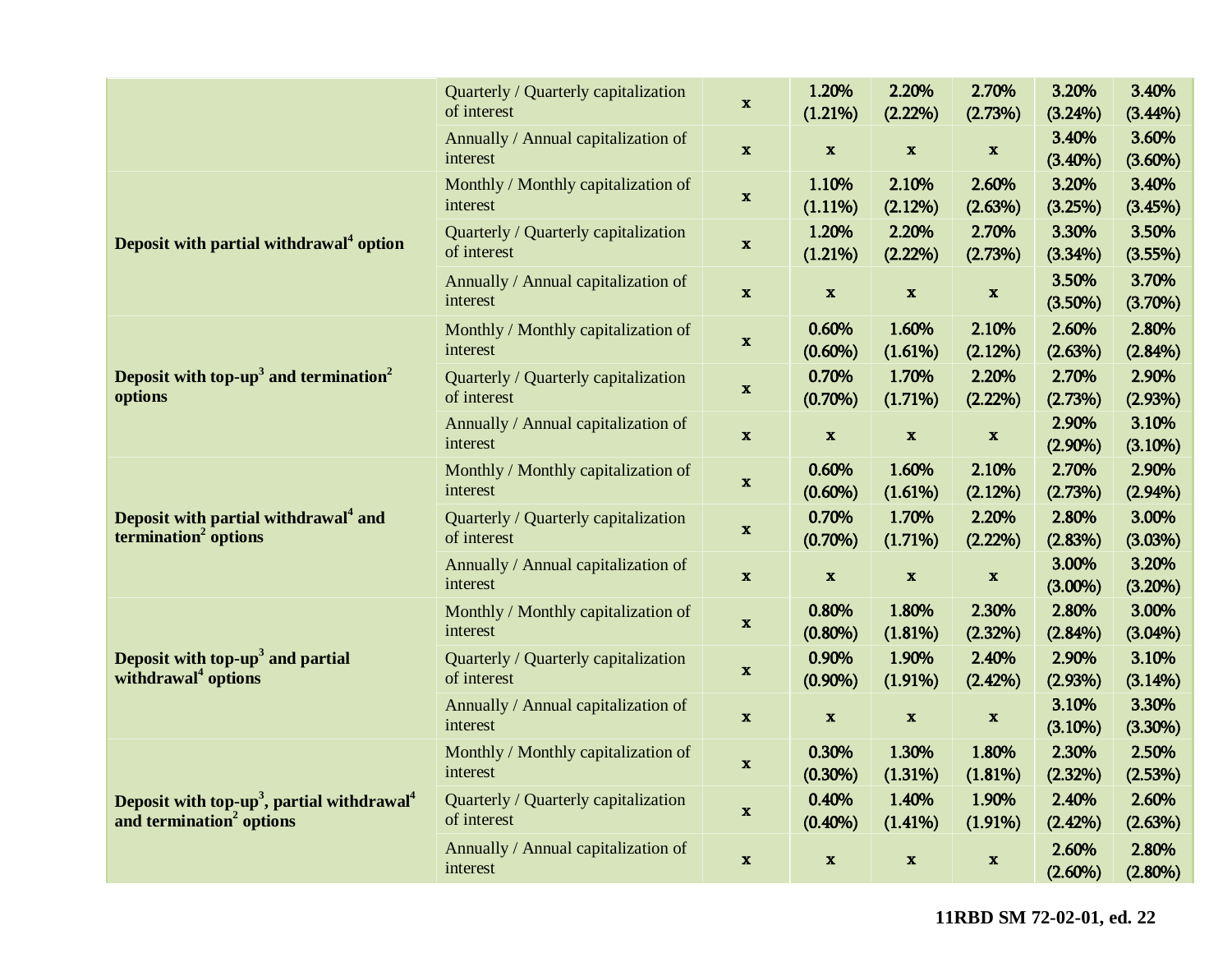#### **ATTENTION!**

THE AMOUNTS AVAILABLE ON YOUR ACCOUNT ARE SUBJECT TO NOMINAL INTEREST RATE. THE ANNUAL PERCENTAGE YIELD SHOWS THE INCOME YOU CAN EARN IF YOU MAKE THE MANDATORY DEPOSIT PAYMENTS AND RECEIVE THE ACCRUED INTEREST WITH THE SELECTED FREQUENCY.

ANNUAL PERCENTAGE YIELD IS CALCULATED BY THE FOLLOWING FORMULA:

$$
A = \sum_{n=1}^{N} \frac{K_n}{(1+i)^{\frac{D_n}{365}}}
$$
(2)

Where

**i is the narrowly defined effective rate (NDER)** 

**Kn** is n number of cash flows from the Bank's perspective

**N** is the number of cash flows related to that particular financial instrument

**A** is the initial amount attracted or provided

 $D_n$  is the period of receiving the n<sup>th</sup> cash flow expressed in the days elapsed from the day of the first flow (the day of first flow being the day of attracting or issuing the amounts)

<sup>1</sup>**AMERIA DEPOSIT** is a standard time deposit where the depositors (or third party) are not allowed to add to or withdraw amounts from deposit account or convert the deposit into another currency during the term of deposit agreement.

<sup>2</sup>If the depositor terminates the deposit agreement before the due date, the Bank shall recalculate the accrued interest at the rate applicable to the deposit for the actual number of days elapsed as of the termination date.

If the deposit is requested back within a 30-day period after the start date, interest is recalculated at an annual rate of 0.1%. This being the case, the option "payment of interest upfront at the beginning of the term" is not applicable.

<sup>3</sup>The client may top-up the deposited amount throughout the deposit term except the last 3 months. Maximum allowed increase is 30% of initial contractual amount. Funds transferred by third parties can be deposited in the name of the depositor provided the required details of deposit account are specified. This being the case, the option "payment of interest upfront at the beginning of the term" is not applicable.

<sup>4</sup>The client may withdraw part of deposited amount throughout the deposit term except the first 3 months. Maximum allowed withdrawal is 30% of initial contractual amount. Interest accrued to withdrawn amount shall not be recalculated.

When deposit amount is reduced, the Bank provides an account statement to the depositor who acknowledges its receipt by their signature. Such signed receipt shall be the proof of actual decrease of deposit amount.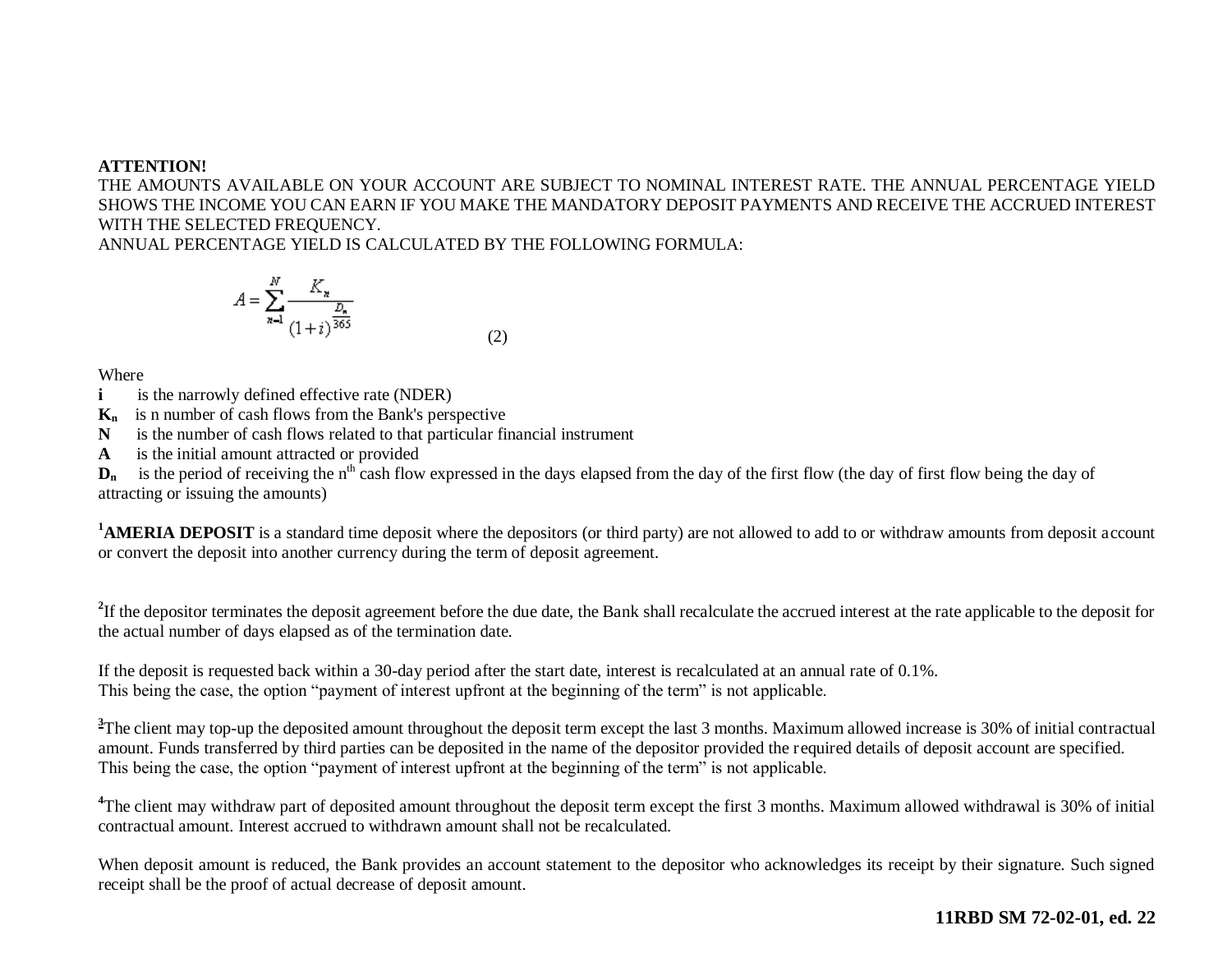This being the case, the option "payment of interest upfront at the beginning of the term" is not applicable.

### **Terms and conditions for deposits over AMD 2 billion or foreign currency equivalent shall be subject to internal regulations of the Bank.**

#### **Additional Benefits**

The Bank may, at its own discretion, provide to the depositor **a loan, debit or credit card with revolving or non-revolving line of credit** on the following terms**:**

| Aurrencv                    | <b>Interest Rate</b>        | Credit Limit/Deposit (LTV)<br>$\mathbb{R}^1$ Ratio |
|-----------------------------|-----------------------------|----------------------------------------------------|
| Same as deposit currency    | Deposit rate $+4\%$         | Un to 90%                                          |
| Other than deposit currency | As per Retail Lending Terms | Up to 70%                                          |

The Bank shall have the right to charge any overdue liabilities on credit card to the deposit account through direct debiting.

#### **Terms and Conditions**

 $\overline{a}$ 

1. The payment of deposit to the Bank is documented by a written instrument, i.e. bank deposit agreement.

2. For clients making a time deposit the Bank opens an account in AMD. If the deposit is in foreign currency, the Bank opens an account in the deposit currency as well. In the latter case no account opening fee is charged.

3. Account statements are subject to the following terms.

| Fee for provision of account statement                                             |                                                |
|------------------------------------------------------------------------------------|------------------------------------------------|
| Provision of account statements, copies of account statements or other             | Free                                           |
| documents kept in electronic form, backdated up to 1 year                          |                                                |
| Provision of account statements or copies of account statements                    | AMD 5,000                                      |
| backdated more than 1 year or other documents kept in electronic form <sup>2</sup> | per annual statement per account, VAT included |
| Provision of copies of documents kept in paper form or copies of                   | AMD 5,000                                      |
| electronic documents backdated more than 1 year                                    | per document, VAT included                     |

- 4. The Bank calculates interest based on 365 days per year.
- 5. Calculation of interest shall start from the day following the date of payment of deposit to the Bank and end one day before deposit end date.
- 6. Interest is taxable at 10% or 5% pursuant to the tax legislation of Republic of Armenia or Nagorno Karabakh Republic, respectively.
- 7. Interest may be paid by one of the following schemes as defined in deposit agreement:

**7.1 Monthly:** interest is credited to the depositor's bank account on monthly basis from the deposit start date. Before payment of interest the Bank withholds the income tax.

**7.2 Monthly capitalization of interest**: net interest (after tax) is accrued to deposit principal every month to the start date of the deposit or on the first banking day after that. Interest for each subsequent period is accrued to the sum of the previous month's interest and the principal amount. The term of deposits with compound interest rates should be at least 60 days.

<sup>&</sup>lt;sup>1</sup>The deposit amount used for calculation of the ratio does not include the interest paid at the beginning of the term.

<sup>2</sup>Account statements, their copies and other materials (including references, documents, their copies) backdated more than 3 years are provided on contractual terms.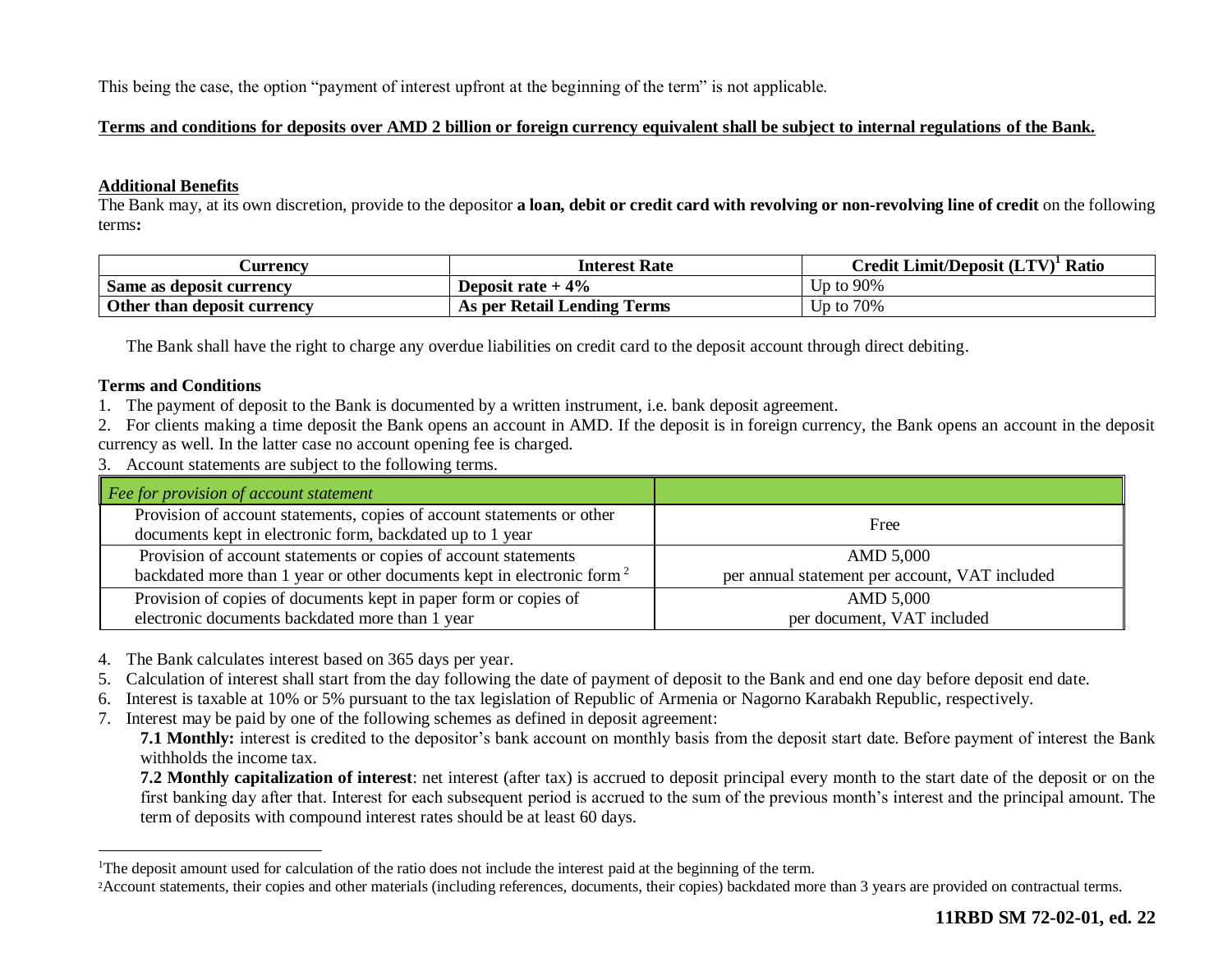**7.3 Quarterly payment**: interest is credited to the depositor's bank account on quarterly basis on the last day of the quarter. Before payment of interest the Bank withholds the income tax.

**7.4 Quarterly capitalization of interest**: net interest (after tax) is accrued to deposit principal every quarter to the start date of the deposit or on the first banking day after that. Interest for each subsequent period is accrued to the sum of the previous quarters' interest and the principal amount.

**7.5 Annual payment:** interest is credited to the depositor's account on annual basis on the last day of the year. Before payment of interest the Bank withholds the income tax.

**7.6 Annual capitalization of interest**: net interest (after tax) is accrued to deposit principal every year to the start date of the deposit or on the first banking day after that. Interest for each subsequent period is accrued to the sum of the previous years' interest and the principal.

**7.7 Payment of interest upfront at the beginning of the term:** interest is paid upfront on the start day of the deposit. Before payment of interest the Bank withholds the income tax.

8. The Bank shall not, at its own initiative and discretion, decrease the interest rate defined by deposit agreement during the term of the agreement.

9. The deposit agreement may be extended in cases and in the manner provided for by the agreement and terms and conditions of deposits for individuals.

10. The Bank shall repay the deposit, whether fully or partially, forthwith upon request of the depositor. In accordance with these terms and conditions, if the deposit is requested back before the due date, the Bank shall recalculate and repay the amount based on the depositor's withdrawal application. This being the case, the Bank shall pay interest at a 0.1% annual rate instead of the rate defined by deposit agreement. If the interest chargeable back after recalculation has already been paid to the client, the difference between such interest and interest at 0.1% annual rate is charged to the deposit. This clause is applicable unless otherwise defined by the deposit terms and/or deposit agreement.

11. If the depositor does not request to return the deposit amount upon expiry of the agreement, then based on the option selected by the depositor in the agreement either (i) the agreement is prolonged in the manner defined therein and subject to the interest rates effective in the Bank at that time, or (ii) the deposit is transferred to the depositor's bank account to be serviced in accordance with the then applicable current bank account rates and fees.

12. In case of the depositor's decease, accrual of interest will continue until expiry of deposit agreement, after which the Bank transfers the deposit and accrued interest to the depositor's account. In this case, these amounts shall be transferred to the heirs of the depositor upon submission of properly perfected and executed documents on property rights, evidencing the fact of inheritance.

13. Repayment of deposits is guaranteed by the Deposit Guarantee Fund in accordance with the Law of the Republic of Armenia "On Guarantee of Remuneration of Bank Deposits of Physical Entities". The Law defines the following terms of deposit guarantee:

- For deposits in AMD only, the guarantee coverage is AMD 10.0 million.
- For deposits in foreign currency only, the guarantee coverage is AMD 5.0 million.
- For deposits both in AMD and foreign currency where the AMD-denominated deposit exceeds AMD 5.0 million, the guarantee coverage is up to AMD 10.0 million for AMD-denominated amount only.
- For deposits both in AMD and foreign currency where the AMD-denominated deposit amount is less than AMD 5.0 million, the guarantee coverage is 100% for AMD deposit + difference between AMD 5.0 million and reimbursed amount in AMD for foreign currency deposit.

14. Disagreements and disputes arising out of or in connection with deposit agreement shall be settled through negotiations between the parties. If the parties fail to reach agreement, the settlement shall be reached in the order defined under the legislation of the Republic of Armenia. Disagreements and disputes arising out of a property claim of which the value is within AMD 10,000,000 or foreign currency equivalent may be settled through the Financial System Mediator.

Ameriabank has waived its right to dispute the decisions of the Financial System Mediator subject to the following conditions:

- The Bank is entitled to terminate the waiver agreement at any time.
- The agreement is effective for one year.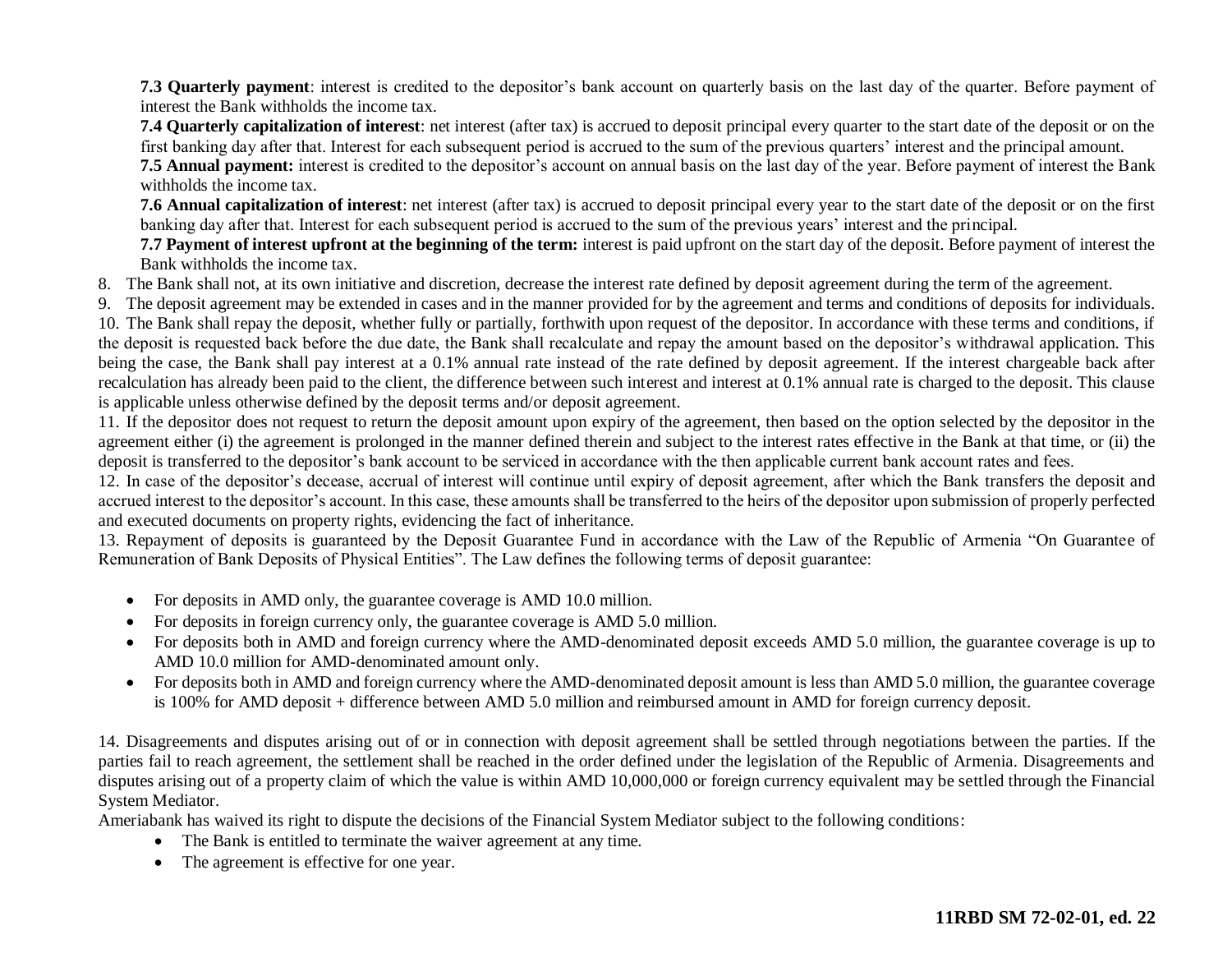• The Bank has waived its right to dispute the decisions of the Financial System Mediator only if the property claim does not exceed AMD 250,000 and the amount of transaction does not exceed AMD 500,000.

#### **Examples**

1. The depositor wishes to make an Ameria Deposit in Armenian drams for a term of 366 days with interest to be paid upfront at the beginning of the term.

Deposit amount: 100,000 AMD Deposit start date: June 1, 2018 Maturity: June 2, 2019 Annual simple interest rate: **7.5%** Interest payment date: June 1, 2018 (the deposit will be effective for 365 days, start date and payment date are counted out) **Interest to be paid** = 100,000\***7.5%/**100/365\*365 = 7,500 AMD **Net interest to be paid (less 10% income tax)** = 7,500-7,500\*10/100 = 6,750 AMD

2. The depositor wishes to make an Ameria Deposit in US dollars for a term of 271 days with termination and top-up options. Preferred interest payment scheme is quarterly payment.

Deposit amount: 10,000 USD Deposit start date: June 1, 2018 Maturity: February 27, 2019 Annual simple interest rate: **2.6%** First interest payment date: September 1, 2018 (the deposit has been effective for 91 days, start date is counted out) **Interest to be paid =**  $10,000*2.6\%/100/365*91 = 64.82$  **USD Net interest to be paid (less 10% income tax) = 64.82-64.82\*10/100 = 58.33 USD** Second interest payment date: December 1, 2018 (the deposit has been effective for 91 days) **Interest to be paid =**  $10,000*2.6\%/100/365*91 = 64.82$  **USD Net interest to be paid (less 10% income tax)** = 64.82-64.82\*10/100 = 58.33 USD Third interest payment date: February 27, 2019 (the deposit has been effective for 88 days, the last day of the term is counted out) **Interest to be paid =**  $10,000*2.6\%/100/365*88 = 62.68$  **USD Net interest to be paid (less**  $10\%$  **income tax) =**  $62.68 - 62.68 \times 10/100 = 56.41$  **USD** 

3. The depositor has made an Ameria Deposit in US dollars for a term of 271 days with termination and top-up options. The interest payment scheme is quarterly payment. After 91 days the depositor decided to terminate the deposit.

Deposit amount: 10,000 USD Deposit start date: June 1, 2018 Termination date: August 31, 2018 Recalculation rate at the time of termination: **1%** (the rate defined for Ameria Deposits with termination and top-up options and maturity of 91 days) Interest payment date: August 31, 2018 (the deposit has been effective for 90 days, start date and payment date are counted out) **Interest to be paid** = 10,000\***1%**/100/365\*90 = 24.65 USD **Net interest to be paid (less 10% income tax)** = 24.65-24.65\*10/100 = 22.18 USD